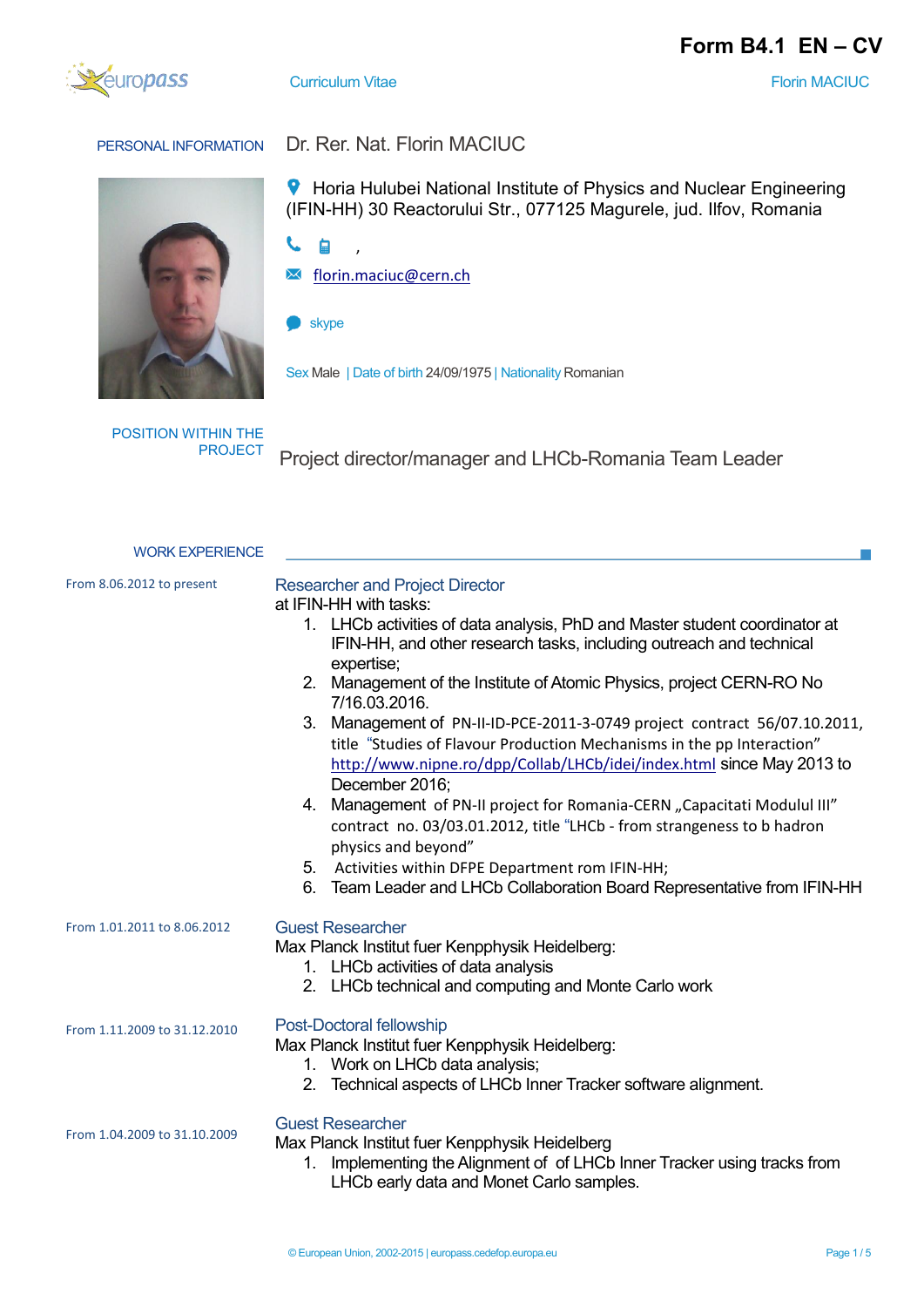

 $\mathcal{C}^{\mathcal{A}}$ 

## WORK EXPERIENCE

| From 1.02.2005 to 31.03.2009  | Employment at Max-Planck-Institut fuer Kernphysik (MPI-K) with<br>Max Planck Society doctoral fellowship with involvement in:<br>Hera-B collaboration and CosmoALEPH in data analyses<br>1 <sub>1</sub><br>2. MPI-K Hera-B Cluster and Hera-B software administrative tasks<br>3. LHCb analyses and LHCb Inner Tracking alignment task - method,<br>algorithm development and implementation.<br>Teaching assignment for one full academic year - Advance Laboratory<br>4.<br>classes: "Stossionisation von Atomen" - or atomic ionization with electron<br>collisions. |         |  |  |
|-------------------------------|-------------------------------------------------------------------------------------------------------------------------------------------------------------------------------------------------------------------------------------------------------------------------------------------------------------------------------------------------------------------------------------------------------------------------------------------------------------------------------------------------------------------------------------------------------------------------|---------|--|--|
| From 1.07.2001 to 10.12.2001  | Researcher                                                                                                                                                                                                                                                                                                                                                                                                                                                                                                                                                              |         |  |  |
|                               | Rutherford Appleton Laboratory with partial coverage from a DAAD scholarship.<br>Tasks: 1. SNO data analysis and Monte Carlo simulation<br>2. Pattern recognition testing                                                                                                                                                                                                                                                                                                                                                                                               |         |  |  |
| From 1.12.2000 to 31.11.2004  | Research assistant and scholarship<br>Siegen University Germany - several months-spanning contracts and scholarships,<br>in parallel with preparation for "Diplom Physiker" grade,<br>Tasks: CosmoALEPH data analysis and Monte Carlo studies.                                                                                                                                                                                                                                                                                                                          |         |  |  |
| <b>EDUCATION AND TRAINING</b> |                                                                                                                                                                                                                                                                                                                                                                                                                                                                                                                                                                         |         |  |  |
| From 1.11.2009 to 31.12.2010  | Post Doctorat fellowship<br>Max-Planck-Institut fuer Kenphysik Heidelberg and LHCb<br><b>High Energy Physics and Experimental Physics</b>                                                                                                                                                                                                                                                                                                                                                                                                                               | Level 8 |  |  |
| From 1.02.2005 to 20.04.2009  | Doctor of science - Doctor rerum naturalium<br>Ruprecht-Karls-Universität Heidelberg<br><b>High Energy Physics and Experimental Physics</b>                                                                                                                                                                                                                                                                                                                                                                                                                             | Level 8 |  |  |
| From 1.12.2000 to 26.08.2004  | <b>Diplom Physiker</b><br>Astrophysics and High Energy Physics                                                                                                                                                                                                                                                                                                                                                                                                                                                                                                          | Level 7 |  |  |
| From 1.010.1999 to 31.09.2000 | "Diploma de studii aprofundate"<br>University "Politehnica" Bucharest - Computing and Lasers                                                                                                                                                                                                                                                                                                                                                                                                                                                                            |         |  |  |
| From 1.10.1994 to 31.09.1999  | <b>Physics Engineer Diplom</b>                                                                                                                                                                                                                                                                                                                                                                                                                                                                                                                                          |         |  |  |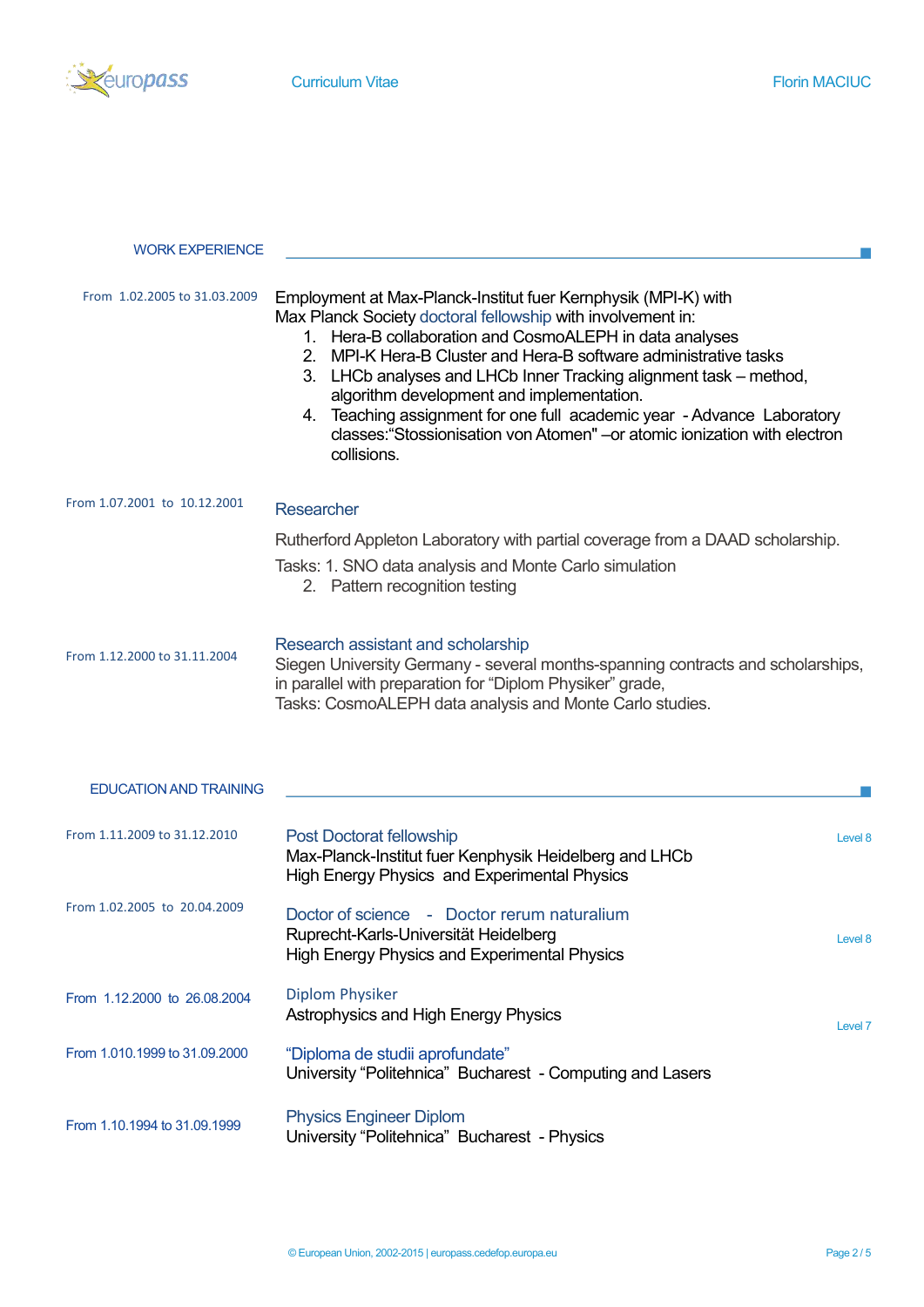## **Form B4.1\_EN – CV**



**Curriculum Vitae Florin MACIUC Florin MACIUC** 

Exchange student "Rijksuniversiteit" University of Groningen, Netherlands, "Ecole Polytechnique" Paris, France, "European Mobility Scheme

for Physics Students" with Tempus grant, plus International Program coverage through X.

| <b>PERSONAL SKILLS</b>                                                                                                                                                                                                                                                                                                                                                            |                                                                                                                                                                                                                                                                                                                                                                                                                                                                                                                                                                                                                                                                                                                        |                 |                                                                                                                                                                  |                   |                    |  |  |
|-----------------------------------------------------------------------------------------------------------------------------------------------------------------------------------------------------------------------------------------------------------------------------------------------------------------------------------------------------------------------------------|------------------------------------------------------------------------------------------------------------------------------------------------------------------------------------------------------------------------------------------------------------------------------------------------------------------------------------------------------------------------------------------------------------------------------------------------------------------------------------------------------------------------------------------------------------------------------------------------------------------------------------------------------------------------------------------------------------------------|-----------------|------------------------------------------------------------------------------------------------------------------------------------------------------------------|-------------------|--------------------|--|--|
| Mother tongue(s)                                                                                                                                                                                                                                                                                                                                                                  | Romanian                                                                                                                                                                                                                                                                                                                                                                                                                                                                                                                                                                                                                                                                                                               |                 |                                                                                                                                                                  |                   |                    |  |  |
| Other language(s)                                                                                                                                                                                                                                                                                                                                                                 | <b>UNDERSTANDING</b>                                                                                                                                                                                                                                                                                                                                                                                                                                                                                                                                                                                                                                                                                                   |                 | <b>SPEAKING</b>                                                                                                                                                  |                   | <b>WRITING</b>     |  |  |
|                                                                                                                                                                                                                                                                                                                                                                                   | Listening                                                                                                                                                                                                                                                                                                                                                                                                                                                                                                                                                                                                                                                                                                              | Reading         | Spoken interaction                                                                                                                                               | Spoken production |                    |  |  |
| English                                                                                                                                                                                                                                                                                                                                                                           | C <sub>2</sub>                                                                                                                                                                                                                                                                                                                                                                                                                                                                                                                                                                                                                                                                                                         | C <sub>2</sub>  | C <sub>2</sub>                                                                                                                                                   | C <sub>2</sub>    | C <sub>2</sub>     |  |  |
|                                                                                                                                                                                                                                                                                                                                                                                   |                                                                                                                                                                                                                                                                                                                                                                                                                                                                                                                                                                                                                                                                                                                        |                 |                                                                                                                                                                  |                   |                    |  |  |
| French                                                                                                                                                                                                                                                                                                                                                                            | <b>B2</b>                                                                                                                                                                                                                                                                                                                                                                                                                                                                                                                                                                                                                                                                                                              | <b>B2</b>       | <b>B2</b>                                                                                                                                                        | <b>B2</b>         | <b>B1</b>          |  |  |
|                                                                                                                                                                                                                                                                                                                                                                                   | Levels: A1/A2: Basic user - B1/B2: Independent user - C1/C2 Proficient user<br>Common European Framework of Reference for Languages                                                                                                                                                                                                                                                                                                                                                                                                                                                                                                                                                                                    |                 |                                                                                                                                                                  |                   |                    |  |  |
| <b>Communication skills</b>                                                                                                                                                                                                                                                                                                                                                       | Extended international experience abroad, communicating with various academic and students from<br>all over the globe and from a plethora of cultures.<br>Knowledge on a large range of physics subjects experimental/theoretical/applied: high energy,<br>astrophysics, theoretical quantum field, lasers, nuclear, mathematic-physics, condense matter, etc.<br>Extensive experience in reporting and advertising scientific results. Outreach activities for high energy<br>physics community.<br>Extensive experience with various administrative systems.                                                                                                                                                         |                 |                                                                                                                                                                  |                   |                    |  |  |
| Organisational / managerial skills                                                                                                                                                                                                                                                                                                                                                | LHCb-Ro Project, management of IFA's CERN-RO project 7/16.03.2016, with<br>1.217.622,33 EURO (BNR exchange rate from 16.03.2016)<br>Administrating and Managing director two other projects funded with a 1.5 million EURO<br>$\overline{\phantom{0}}$<br>budget for 2012-2016.<br>Team Leader for 20 members in LHCb-Romania group.<br>Responsible with more than 8 irradiation tests concluded at Juelich, CERN/CHARM, PSI,<br>Legnaro, Louvain, Padova (3 chips of distinct types, various sources of radiation), teams of<br>5-7 persons plus host staff and international partners.<br>Responsible of 5 Nucleus Project Phases/Reports for DFPE, 2015-2017 and 2 in 2018, the<br>latter ongoing. About 500k EURO. |                 |                                                                                                                                                                  |                   |                    |  |  |
| Job-related skills                                                                                                                                                                                                                                                                                                                                                                |                                                                                                                                                                                                                                                                                                                                                                                                                                                                                                                                                                                                                                                                                                                        |                 | Experience with: experimental data processing and analysis methods, calculus, statistical methods,<br>computation methods, team management, resource allocation. |                   |                    |  |  |
| <b>Digital competence</b>                                                                                                                                                                                                                                                                                                                                                         |                                                                                                                                                                                                                                                                                                                                                                                                                                                                                                                                                                                                                                                                                                                        |                 | <b>SELF-ASSESSMENT</b>                                                                                                                                           |                   |                    |  |  |
|                                                                                                                                                                                                                                                                                                                                                                                   | <b>Information</b><br>processing                                                                                                                                                                                                                                                                                                                                                                                                                                                                                                                                                                                                                                                                                       | Communication   | Content<br>creation                                                                                                                                              | <b>Safety</b>     | Problem<br>solving |  |  |
|                                                                                                                                                                                                                                                                                                                                                                                   | Proficient user                                                                                                                                                                                                                                                                                                                                                                                                                                                                                                                                                                                                                                                                                                        | Proficient user | Proficient user                                                                                                                                                  | Proficient user   | Proficient user    |  |  |
| Levels: Basic user - Independent user - Proficient user<br>Digital competences - Self-assessment grid<br>· Excellent abilities on physics analyses framework, developer of LHCb software algorithms;<br>- Extended experience with implementing computing and simulation modules for various physics<br>analyses, reconstruction and simulation projects including LHCb projects. |                                                                                                                                                                                                                                                                                                                                                                                                                                                                                                                                                                                                                                                                                                                        |                 |                                                                                                                                                                  |                   |                    |  |  |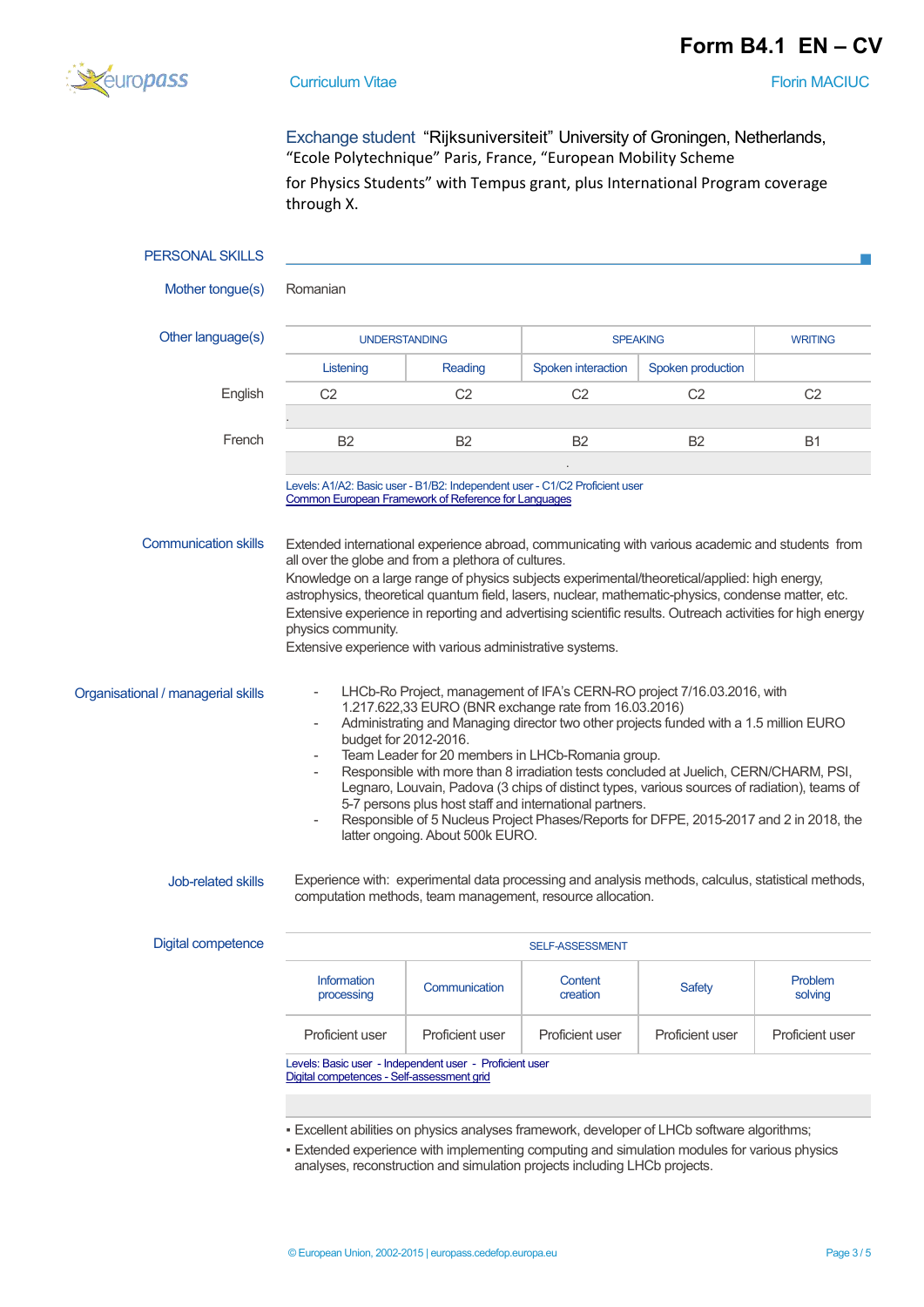| <b>Jropass</b>                           |                | <b>Curriculum Vitae</b>                                                                                                                                                                                                  |                                          | <b>Florin MACIUC</b> |
|------------------------------------------|----------------|--------------------------------------------------------------------------------------------------------------------------------------------------------------------------------------------------------------------------|------------------------------------------|----------------------|
| <b>ADDITIONAL INFORMATION</b>            |                |                                                                                                                                                                                                                          |                                          |                      |
|                                          | Other skills   | History, Astronomy, mathematics, electronics.                                                                                                                                                                            |                                          |                      |
| <b>Publications</b>                      | <b>ANNEXES</b> |                                                                                                                                                                                                                          |                                          |                      |
| <b>Examples</b>                          |                | Study of the production of $\Lambda^{0}$ and B0 hadrons in pp collisions<br>and first measurement of the $\Lambda^{0}$ <sub>b</sub> $\rightarrow$ J/ $\psi$ pK- branching fraction<br>oservation of the B0s->J/ψφφ decay | Chinese<br>Physics C<br><b>Vol. 40</b>   |                      |
|                                          | in LHCb        | QCD and Electroweak Boson Production in the Forward Region                                                                                                                                                               | Open<br>Physics<br>Journal<br>2014       |                      |
|                                          |                | Muon-Pair Production by Atmospheric Muons in CosmoALEPH                                                                                                                                                                  | Phys. Rev.<br>Lett. 96,                  |                      |
|                                          |                | Tracking and alignment in LHCb.                                                                                                                                                                                          | DESY-<br>PROC-<br>2010-001               |                      |
|                                          | approach       | Rate equations for an erbium laser system: a numerical                                                                                                                                                                   | <b>SPIE</b><br>Proceeding<br>s Vol. 4430 |                      |
|                                          |                | Co-authored 431 LHCb papers                                                                                                                                                                                              |                                          |                      |
| <b>CERN Documents</b>                    | PRR for PDMDB  | EDR for PDMDB for LHCb RICH subdetector<br>Co-authored LHCb Collaboration TDRs                                                                                                                                           |                                          |                      |
| Projects                                 |                | Director of IDEI project 2013-2016 for PNCDI II, "IDEI" Program,<br>project PN-II-ID-PCE-2011-3-0749; contract no. 56/07.10.2011;                                                                                        |                                          |                      |
|                                          |                | Director of project PNCDI III, Module CERN-RO, Program 5,<br>Subprogram 5.2 LHCb-Ro project contract no. 7/16.03.2016                                                                                                    |                                          |                      |
|                                          |                | Director of project PNCDI II, Module III: Capacități, RO-CERN:<br>LHCb; contract no. 3/03.01.2012 (2013-2015)                                                                                                            |                                          |                      |
| <b>LHCb public and</b><br>internal talks | workshps       | More than 127 talks in LHCb Collaboration meetings and                                                                                                                                                                   |                                          |                      |